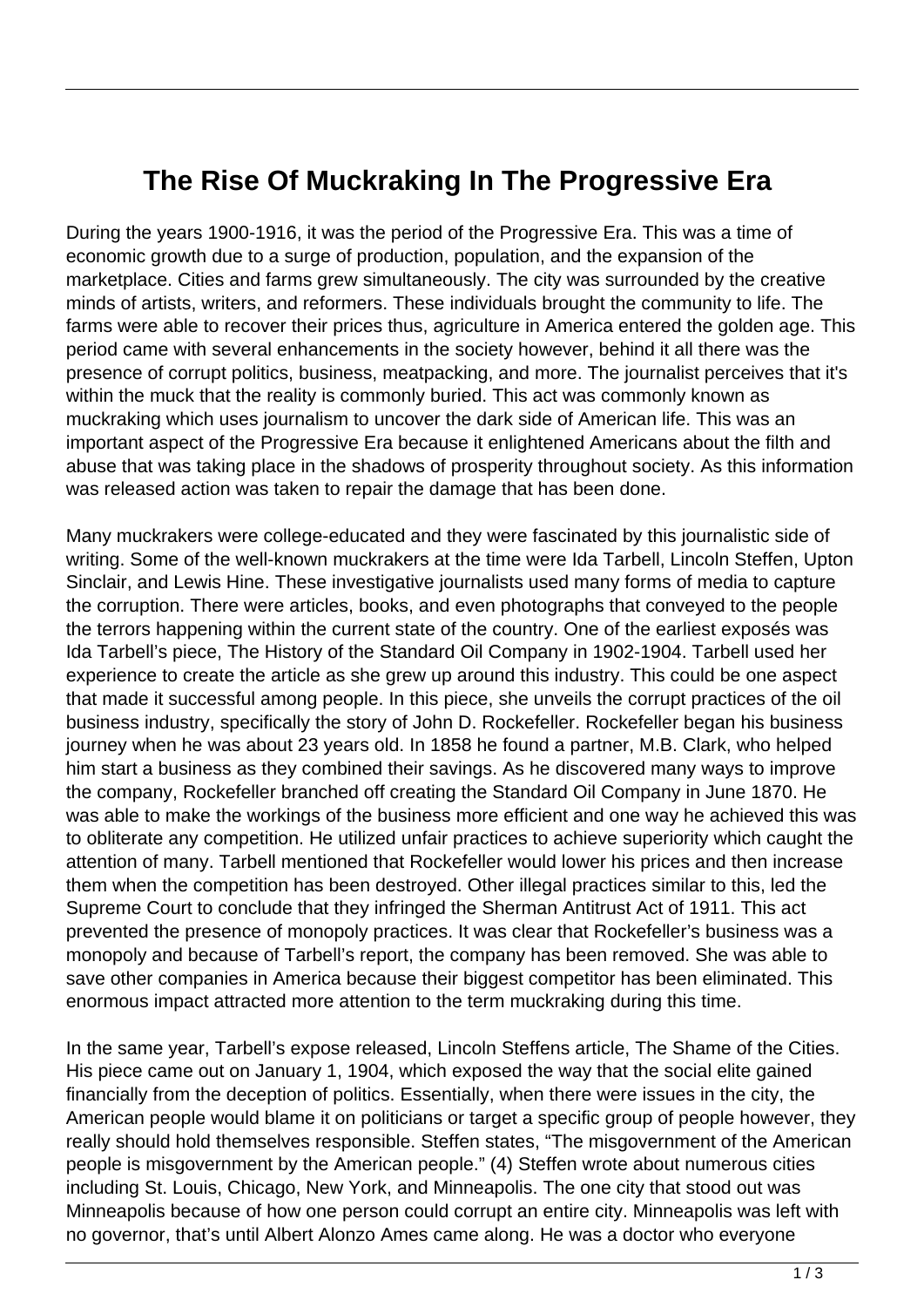decided to follow as a leader. Ames was respected by many people as he not only helped the sick but he was there for anyone that needed any assistance even if it was for something that was not legal. Through this popularity, he was chosen to be the mayor of Minneapolis. With the power of being mayor, he did many questionable things like release prisoners, allow gambling, and made women put up stores and the profit from this went to him and his administration. He also auctioned frauds and made women pay officers with money, jewelry, or gold stars. Women were also forced to pay a fine of every other month. Because Ames allowed all of these things to happen, the city began to attract criminals which change the city for the worse. It only took one person to cause chaos in the city. As this news broke out people began to become more concerned with politics and how their cities were being governed. Steffen's work also impacted the Progressive Era pushing forward and made the movement more notable as people got more involved in the unfair treatment that was happening.

Tarbell and Steffen created works that sparked the minds of the American people to get them thinking about what really lies behind the success of the environment around them. However, one of the most renowned muckrakers, Upton Sinclair, published The Jungle, disclosed the contaminated slaughterhouses and the production of rotten meat which angered the people. Sinclair possibly had the most influential impact as a muckraker during this time. His book follows the story of a Lithuanian immigrant, Jurgis Rudkus, through Chicago's Packingtown and he reveals the dangerous working conditions and the horror of the American food industry. One example that was presented was that the slaughtered pigs were to be examined for tuberculosis by a government inspector, who gets distracted quite easily and will allow pigs to pass by unchecked. These pigs could be packaged and sold to consumers but little do they know that they have the disease. This is one red flag that should've been caught earlier to protect Americans. During the winter season, the working conditions were terrible. The employees were working in a cold and dark space. There were also chemicals on the ground that would seep into their clothes and cause sores to grow and lead to other serious health conditions like coughing up blood. It would get to the point where it was difficult for them to move because this disease has completely taken over their bodies. As for the meatpacking, if the workers stumbled upon spoiled meat they would have to either package it or cut it up and make it into sausage. These were all signs of unsanitary practices and this had people shocked because the food that they have been consuming was not handled with care and was most likely contaminated with bacteria and disease. Sinclair's exposé led to the passage of the Meat Inspection Act of 1906 which required federal inspection and sanitary handling of meat for interstate commerce. It also passed the Pure Food and Drug Act that prohibited the manufacture, sale, or transportation of adulterated, misbranded, or harmful foods, drugs or liquors. The fact that Sinclair's book alone was able to have this much of an impact on America shows that investigative journalists had an important role in saving American lives.

Muckraking did not always take the form of written work, it was also seen in the form of pictures. Lewis Hine wasn't a writer but the photographs he took of child labor represented the inequality in the workplace. In this era, wages were decreasing so children began working to help their parents. Employers hired children because they would work for less and at times it was easier for them to handle the smaller equipment. As child labor continued these children couldn't live their childhoods as they were engulfed in their work. Their working conditions were dangerous as they developed health problems along the way. The work environment caused these children to develop curved spines and diseases like bronchitis. Having to experience these conditions as a child must take a toll on their physical and mental state. They even faced long work hours and this wasn't an ideal place a child should be spending their time. Lewis Hine felt that child labor